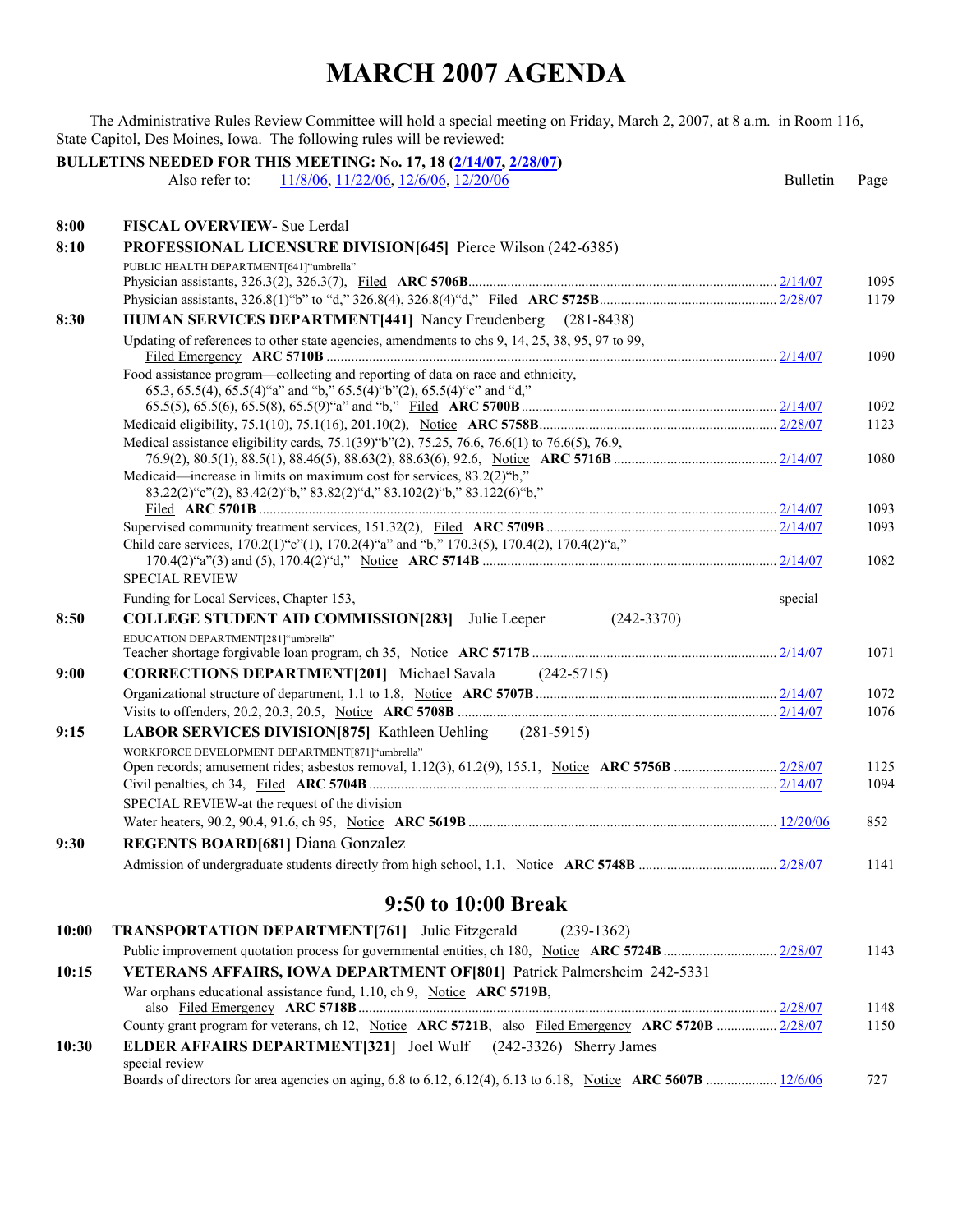## **MARCH 2007 AGENDA**

| 10:40        | <b>ENVIRONMENTAL PROTECTION COMMISSION[567]</b><br>$(281 - 8678)$<br>Marla Gallardo                                                                                                                                                             |              |
|--------------|-------------------------------------------------------------------------------------------------------------------------------------------------------------------------------------------------------------------------------------------------|--------------|
|              | NATURAL RESOURCES DEPARTMENT[561]"umbrella"                                                                                                                                                                                                     |              |
|              | Air quality, 21.2(4) "c," 22.6, 22.7(1), 22.7(2) "d," 22.105(2), 22.106(6), 22.201(2), 22.300(3), 23.1(2),<br>$23.1(2)^{4}z$ ," $23.1(2)^{4}x$ xx" to "aaaa," $23.1(4)$ , $23.1(4)^{4}m$ " and "be," $23.1(5)$ , $23.1(5)^{4}a$ " $(2)^{4}3$ ," |              |
|              |                                                                                                                                                                                                                                                 | 1157         |
|              | Wastewater construction and operation permits, $64.3(4)$ "b" $(4)$ , $64.6(2)$ , $64.6(6)$ ,                                                                                                                                                    |              |
|              |                                                                                                                                                                                                                                                 | 1120         |
| 11:00        | <b>NATURAL RESOURCE COMMISSION[571]</b> Marla Gallardo (281-8678)                                                                                                                                                                               |              |
|              | NATURAL RESOURCES DEPARTMENT[561]"umbrella"                                                                                                                                                                                                     |              |
|              |                                                                                                                                                                                                                                                 | 1162         |
|              | Game management areas—restrictions on horses, prohibition of paintball guns, 51.1,                                                                                                                                                              | 1170         |
|              |                                                                                                                                                                                                                                                 | 1171         |
|              | Nonresident deer hunting, 94.1, 94.1(1) "c," 94.6(1), 94.6(2), 94.7(3), 94.8(2),                                                                                                                                                                |              |
|              |                                                                                                                                                                                                                                                 | 1171         |
|              | No representative requested to appear                                                                                                                                                                                                           |              |
| <b>XX:00</b> | <b>AGRICULTURE AND LAND STEWARDSHIP DEPARTMENT[21]</b>                                                                                                                                                                                          |              |
|              | Motor vehicle fuel and antifreeze tests and standards, 85.33,                                                                                                                                                                                   |              |
|              |                                                                                                                                                                                                                                                 | 1118         |
| <b>XX:00</b> | <b>ARCHITECTURAL EXAMINING BOARD[193B]</b>                                                                                                                                                                                                      |              |
|              | Professional Licensing and Regulation Bureau[193]                                                                                                                                                                                               |              |
|              | COMMERCE DEPARTMENT[181] "umbrella"                                                                                                                                                                                                             | 1071         |
|              |                                                                                                                                                                                                                                                 |              |
| <b>XX:00</b> | <b>DENTAL EXAMINERS BOARD[650]</b><br>PUBLIC HEALTH DEPARTMENT[641]"umbrella"                                                                                                                                                                   |              |
|              | Licensure; registration; continuing education; dental assistant radiography;                                                                                                                                                                    |              |
|              | board referral to practitioner review committee, 1.1, 11.6(2) "h" to "m,"                                                                                                                                                                       |              |
|              | 11.7(2), 13.2(2) "d" to "i," 13.2(3), 13.3(2) "e," 14.1, 14.4, 14.5(1) "e," 15.2, 20.2,                                                                                                                                                         |              |
|              | 20.11, 20.11(4), 22.1, 22.6, 22.6(5), 25.2(1), 25.2(2), 25.9(2) "b," 27.9(3),                                                                                                                                                                   |              |
|              |                                                                                                                                                                                                                                                 | 1152<br>1118 |
|              |                                                                                                                                                                                                                                                 | 1118         |
|              | Continuing education credit for Iowa jurisprudence courses,                                                                                                                                                                                     |              |
|              |                                                                                                                                                                                                                                                 | 1152         |
|              | Deep sedation/general anesthesia and conscious sedation permits, $29.3(1)$ to $29.3(7)$ ,                                                                                                                                                       |              |
|              |                                                                                                                                                                                                                                                 | 1153         |
| <b>XX:00</b> | <b>EDUCATIONAL EXAMINERS BOARD[282]</b>                                                                                                                                                                                                         |              |
|              | EDUCATION DEPARTMENT[281]"umbrella"                                                                                                                                                                                                             |              |
|              | Paraeducator certificate application and renewal fees, 14.121(1)"a" and "b,"                                                                                                                                                                    | 1155         |
|              |                                                                                                                                                                                                                                                 | 1155         |
|              |                                                                                                                                                                                                                                                 | 1156         |
|              |                                                                                                                                                                                                                                                 | 1156         |
|              |                                                                                                                                                                                                                                                 | 1120         |
|              |                                                                                                                                                                                                                                                 | 1156         |
|              |                                                                                                                                                                                                                                                 | 1157         |
| <b>XX:00</b> | <b>HISTORICAL DIVISION[223]</b>                                                                                                                                                                                                                 |              |
|              | CULTURAL AFFAIRS DEPARTMENT[221]"umbrella"                                                                                                                                                                                                      | 1122         |
| XX:00        | <b>INSPECTIONS AND APPEALS DEPARTMENT[481]</b>                                                                                                                                                                                                  |              |
|              | Electrical requirements for residential care facilities and nursing facilities, 60.12(6)"f,"                                                                                                                                                    |              |
|              |                                                                                                                                                                                                                                                 | 1084         |
| <b>XX:00</b> | LANDSCAPE ARCHITECTURAL EXAMINING BOARD[193D]                                                                                                                                                                                                   |              |
|              | Professional Licensing and Regulation Bureau[193]                                                                                                                                                                                               |              |
|              | COMMERCE DEPARTMENT[181]"umbrella"                                                                                                                                                                                                              | 1085         |
|              |                                                                                                                                                                                                                                                 |              |